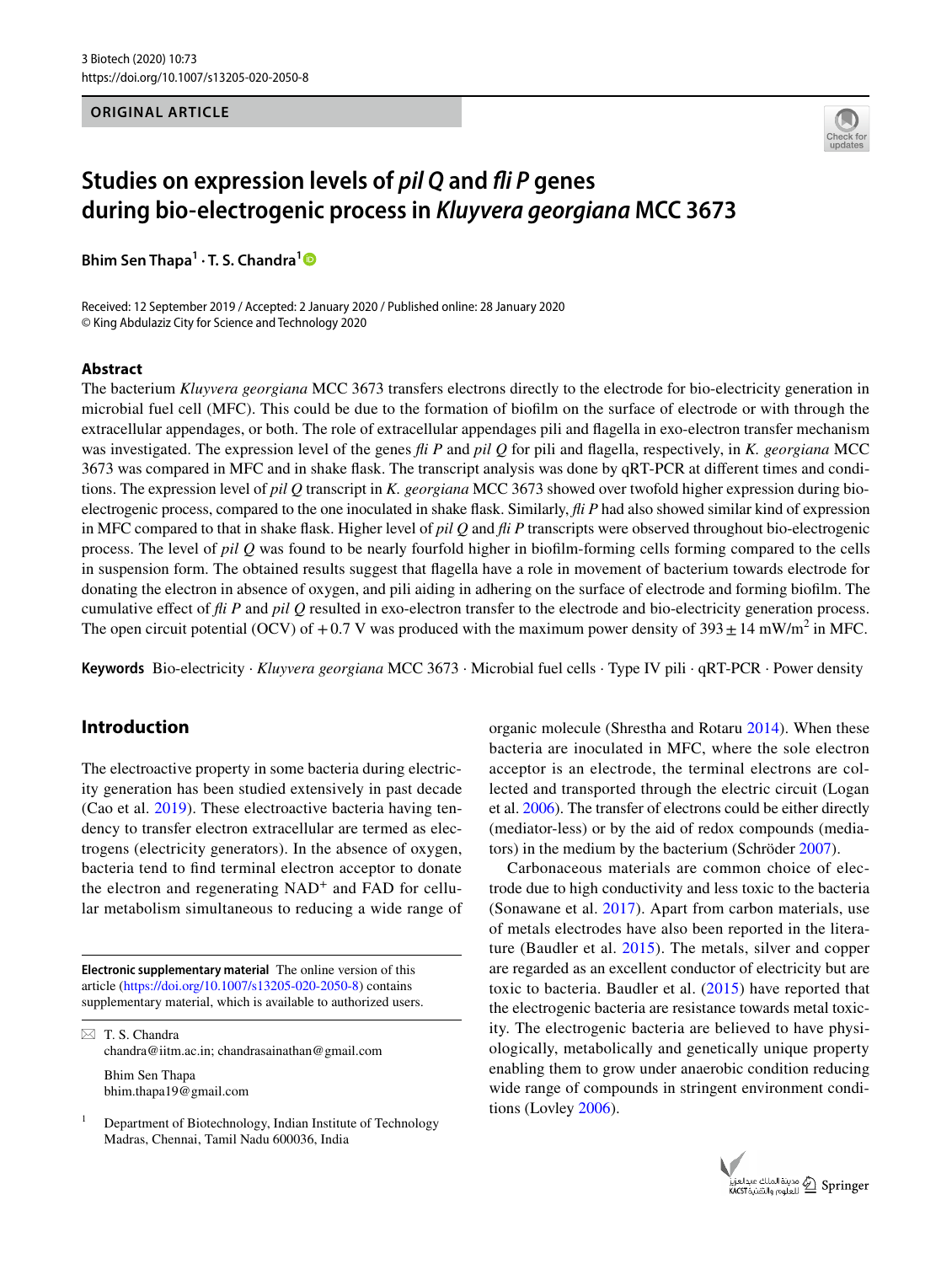The exo-electron transfer can be due to biofilm formation (Li and Nealson [2015\)](#page-6-7), synthesis of redox mediators by bacterium (Rabaey et al. [2005\)](#page-6-8), secretion system (Richter et al. [2012](#page-6-9)) or electric conductive pili (Reguera et al. [2005](#page-6-10)). The bacterium *Geobacter* and *Shewanella* are known to be efficient electrogens in bio-electrochemical system apart from their dissimilatory metal reducing property (Richter et al. [2012\)](#page-6-9). The exo-electron transfer mechanism is mainly due to the presence of pili on the bacterial cell. Pili are extracellular thin hair-like appendages in nanometer size commonly observed in eubacteria. They are known to play an important role in transfer of genetic material during conjugation, virulence of the bacteria, biofilm formation, motility and adhesion etc. (Proft and Baker [2009\)](#page-6-11). Among all, the type IV pili is predominantly responsible for motility and secretion of peptides and compounds, and other various functions of the cell (Shi and Sun [2002](#page-6-12)). Though the type IV pili are present in almost all eubacteria, presence of conductive pili (called nanowire) has been reported in some bacteria making them electroactive in nature (Gorby et al. [2006\)](#page-6-13). Similar to *Geobacter* and *Shewanella,* a recent study reports the presence of type IV conductive pili has also been observed in *Pseudomonas aeruginosa* (Liu et al. [2018](#page-6-14)). The type IV pili are a cluster of at least 30 genes assembled for twitching motility of the bacteria (Mattick [2002\)](#page-6-15). *Pil Q* is an important component involved in the biogenesis of type IV pili, playing an important role in growing pilus fiber (Tonjum et al. [2002\)](#page-6-16).

Similar to pili, flagella are extra cellular, hair-like appendages produced by bacteria. They aid in motility and adhesion of the bacteria on the surface (Moens and Vanderleyden [1996](#page-6-17)). Flagella are composed more than fifty genes, assembled as *fliLMNOPQRflhBA* gene cluster. *Fli P* is a transmembrane protein that plays an important role in transportation process during flagella synthesis and assembly for motility of the bacterium (Segura et al. [2001](#page-6-18)). Barker and co-worker showed the role of *fli P* in motility of bacterium in type three excretion system (Barker et al. [2014](#page-6-19)). However, so far, there are no reports on role of flagella during electron transport process in MFC.

*Kluyvera georgiana* MCC 3673 is a gram negative bacterium, recently reported for its electrogenic property in bioelectrochemical system (Thapa and Chandra [2019\)](#page-6-20). This bacterium is found to generate bio-electricity through direct mode of exo-electron transfer mechanism in MFC. This could be due to the help of pili and flagella during the process. The present study reports the differential level of pili and flagella genes under bio-electrochemical condition and shake-flask condition in *K. georgiana* MCC 3673.

## **Materials and methods**

### **MFC condition**

Two chambered MFC with working volume of 100 ml each was used for this study as discussed elsewhere (Thapa and Chandra [2019;](#page-6-20) Thapa et al. [2019](#page-6-21)). Briefly, carbon cloth with the geometric surface area of  $1.5 \text{ cm}^2$  as anode and a graphite rod with approx.  $15 \text{ cm}^2$  as cathode were used. The cathode chamber was filled with 0.1 M potassium ferricyanide prepared in phosphate buffer (0.1 M, pH 7.2). Anode chamber was filled with sterile LB media (Himedia, India) and inoculated with 10 µl of active culture of *K. georgiana* MCC 3673. Both the compartments were separated by a pre-treated cation exchange membrane (CM 7000). The electrodes were connected to the data logger (Picolog ADC 20/24, UK) with no external resistance for recording voltage at 10 min interval.

#### **RNA isolation and cDNA synthesis**

Isolation of RNA was done by Trizol method (Chomczynski and Sacchi [1987\)](#page-6-22). The cells were prepared by spinning at 10,000 rpm for 5 min at 4  $\degree$ C followed by ice cold phosphate buffer (pH 7.2) wash. Cell lysis was done by adding equal amount of Trizol reagent (Takara, Clontech, Japan), followed by vortex and incubation at room temperature for 5 min each. To this 0.25 ml of chloroform was added to precipitate the RNA. The final extraction was done with 0.5 ml of isopropanol, washed with ice cold 70% ethanol, air dried the pellet and dissolved in 20 µl of RNAse-free water and stored at − 20 °C until further use. The RNA was reverse transcribed as instructed by the manufacturer (TAKARA, Clontech, Japan). The template RNA 1 µl was mixed with 2 µl of RT buffer, 0.5 µl of oligo dT, hexamer and reverse transcriptase enzyme each in a 10 µl reaction incubated for 15 min at 37 °C and 85 °C for 5 s.

### **Primer design**

The primers for the genes *pil Q* and *fli P*, with reference genes *16S* rDNA and *gyr B* were synthesized using online tool primer3 plus (https://primer3plus.com). The primers used in this study are given in Table [1.](#page-2-0)

### **Semi‑quantitative PCR**

The amplification was performed in a thermo cycler (Eppendorf, Germany). 0.5 µl of cDNA was mixed with 1 µl of each forward and reverse primer, 2.5 µl of nuclease free water and 5 µl of master mix (Ampliqon, Denmark)

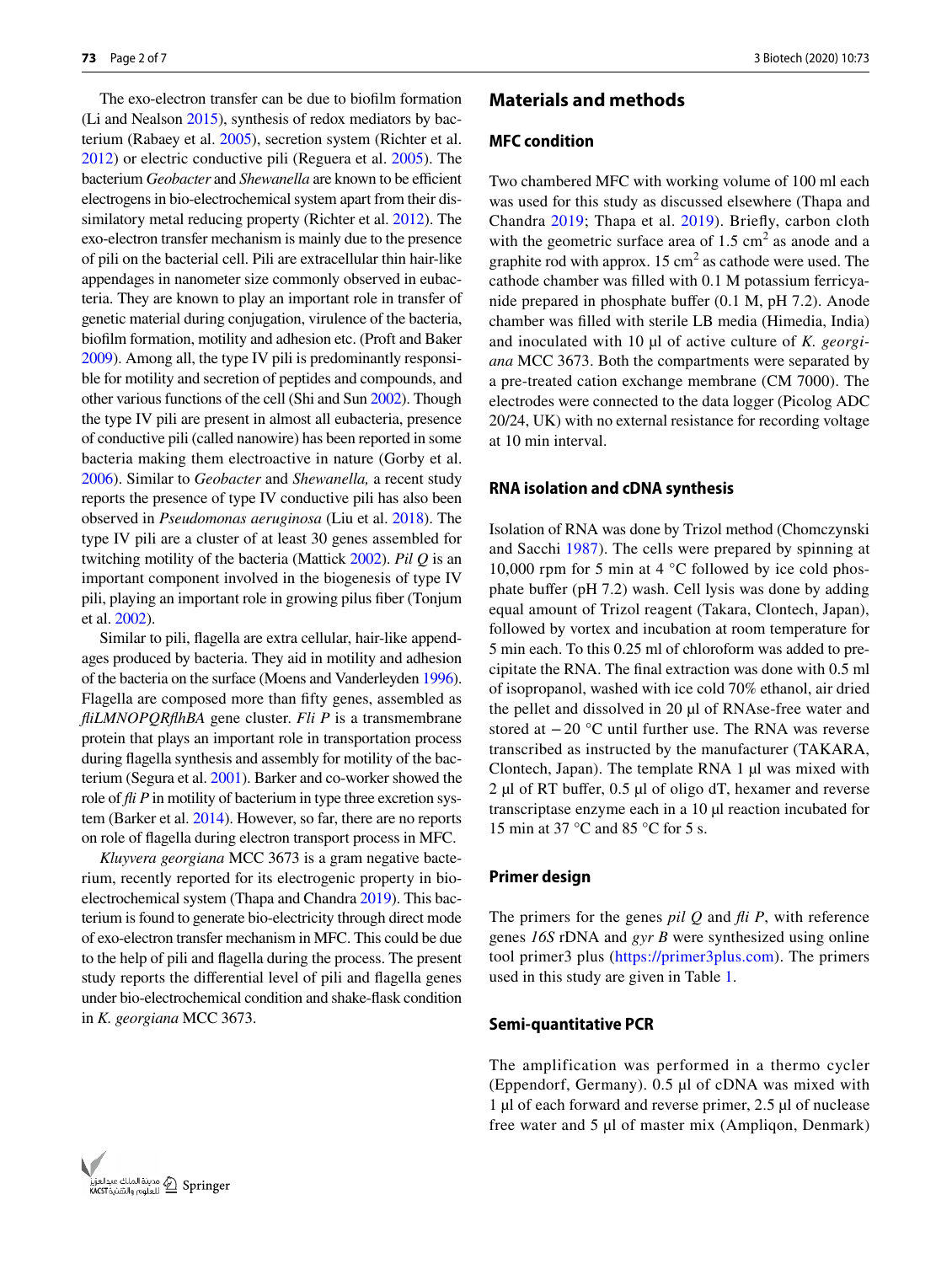<span id="page-2-0"></span>**Table 1** Table listing the primer sequence for different genes analysed in this study

| Primer sequence                     |
|-------------------------------------|
| Fwd. primer: ACCGCATAACGTCGCAAGACCA |
| Rev. Primer: TTCATACACGCGGCATGGCT   |
| Fwd. primer: ACAGCAGCAGTTCGAGCCGATT |
| Rev. Primer: AACGCTGAATCGCAAGGCCA   |
| Fwd. primer: ATCAGCGGCGACAGCATCATCA |
| Rev. primer: ACATGCTGGCGCAGACCAACAA |
| Fwd. primer: TCGCATCAATGGTCGGCTGCTT |
| Rev. primer: AACACCGTTGGCGTCACTTCCA |
|                                     |

containing dNTPs,  $Mg^{2+}$ , DNA polymerase and reaction buffer. PCR reaction was done by initial denaturation at 96 °C for 5 min, followed by 35 cycles of denaturation at 96 °C for 30 s, primers annealing at 56 °C for 45 s and elongation at 72 °C for 150 s, and a final elongation for 10 min.

### **Agarose gel electrophoresis**

The amplified products were mixed with 2% of ethidium bromide staining solution and loaded on 2% agarose gel prepared in  $1 \times$  Tris acetate buffer. A 100 bp DNA ladder (Genedirex, India) was run as a marker on the gel to analyse the size of the amplified product. Electrophoresis was carried out in tris acetate buffer by applying 80 V potential for a period of 40 min for DNA fragments migration. The bands were observed and analysed under gel documentation (BioRad, USA).

### **Quantitative PCR**

The real time quantitative PCR was performed in Quantstudio 7 (Applied biosystem, USA) in a 96 well plate titter. In RT-PCR, amplification of cDNA was done with SYBR green master mix (Promega, USA) containing SYBR green as active dye, dNTPs, Mg2+, DNA polymerase, and reaction buffer. Prior to the reaction, template DNA was diluted to tenfold. A 0.5 µl of template was added with 1 µl of forward and reverse primer each and 2.5 µl of SYBR Green master mix to a 10 µl reaction with volume nuclease free water. The PCR reaction was performed by setting the cycling conditions as 50 °C and 95 °C each for 5 min for initial activation followed by amplification at 96 °C for 15 s and 60 °C for 1 min, up to 40 cycles and a final melt curve was performed at 96, 60 and 50 °C for 15 s, 75 s, respectively. The amplification plot and melt curve were analysed as per Livak method (Livak and Schmittgen [2001](#page-6-23)).

#### **Data analysis**

The analysis of the genes was done as per Livak method (Livak and Schmittgen [2001](#page-6-23)). This is a relative and convenient method of analysing the level of gene expression by relating the PCR signal of the target transcript to the reference one. The difference in the level is calculated using the  $C_t$  which is the threshold cycle of amplification in PCR to produce the minimum number of copies that is detected for fluorescence. The lower the  $C_t$  values higher the accumulation of the product. The change in expression level was calculated using the formula,  $2^{-\Delta \Delta C_t}$ , where  $\Delta C_t$  (or  $dC_t$ ) is the difference in  $C_t$  of the target gene to the  $C_t$  of the reference gene, and  $\Delta \Delta C_t$  (or dd $C_t$ ) is the difference in  $\Delta C_t$  of the target gene at different conditions:

 $\Delta C_t = C_t$  of target gene –  $C_t$  of the reference gene  $\Delta \Delta C_t = \Delta C_t$  of condition  $1 - \Delta C_t$  of condition 2.

# **Results and discussion**

### **Semi‑quantitative analysis**

The RNA isolated from the different inoculum at different conditions and times was found to be pure as analysed by the ratio of nucleic acid to protein by UV absorbance. The  $A_{260/280}$  ratio of over 1.8 indicated the high purity of RNA with minimal DNA contamination and no contamination with proteins. The intensity of the gel bands for the genes *pil Q* and *fli P* was observed to be higher in cells inoculated in MFC compared to those inoculated in shake flask, on analysis using Quantity One software (Biorad, USA). These indicate the genes *pil Q* and *fli P* under electrogenic condition of cells inoculated in MFC were almost twice that of genes expressed under normal growth conditions in shake flask. Similar results were obtained for the gel bands analysed using the image tool, Image J (https://imagej.nih.gov/ [ij/](https://imagej.nih.gov/ij/)). This confirmed the expression level of genes for pili and flagella is higher in *K. georgiana* MCC 3673 under electrogenic condition in MFC. The results suggest that the extra cellular appendages pili and flagella playing a role in electron transfer during electrogenic process.

#### **Quantitative analysis of gene expression level**

Similar to the semi quantitative method, optimization of the PCR conditions were done as per MIQE guidelines (Bustin et al. [2009](#page-6-24)) (supplementary information). Normalization of the reaction is very crucial to know the optimal reaction temperature, number of cycles, primer annealing and elongation

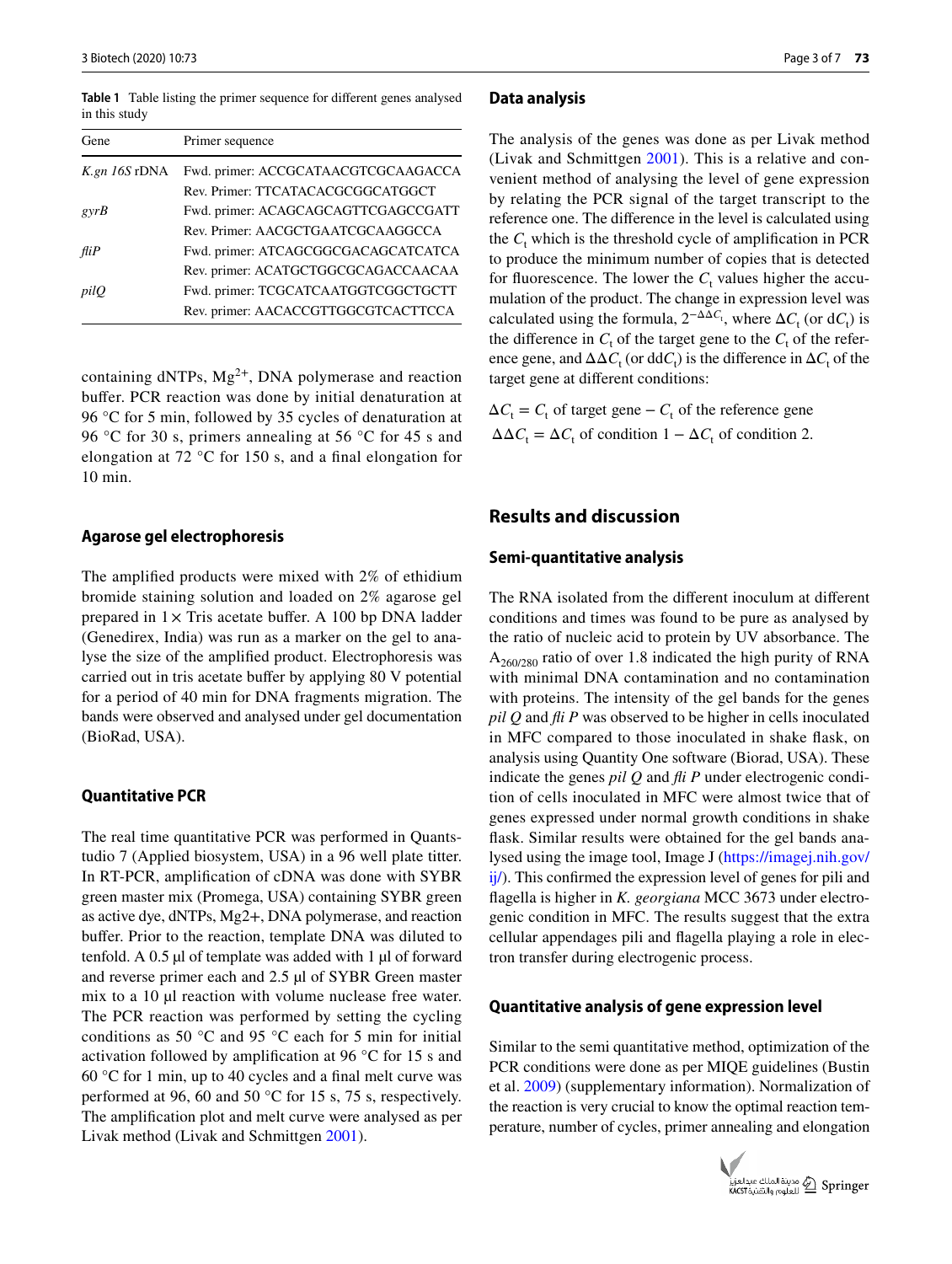condition, template and primer concentrations etc. The optimization performed by standardizing the reaction with the reference gene *gyr B* and *16S* rDNA resulted that the amplification cycles at  $60^{\circ}$ C was suitable for the reaction with the primer concentration of 1  $\mu$ M for 40 cycles. Change in these conditions caused non-specific amplification of the DNA, which was evident by the formation of more than one amplified products from the reaction, observed as multiple peaks on melt curve (supplementary information).

### **Standard curve analysis for RT‑PCR**

The *16S* rRNA and *gyr B* genes were used as a reference gene for comparative studies. These genes have equal level of expression at any stage of growth and under any environmental condition. The standard curve performed by amplifying the template DNA with diluted series of template DNA in 100, 50, 25 and 12.5 ng/ $\mu$ l resulted in decreased  $C_t$  with increased template concentration. The slope value of the curve was found to be  $-3.5$ , which determines the efficiency of the reaction to be within acceptable range. The values between  $-3.1$  and  $-3.7$  (85–110%) are considered to be acceptable and reliable for this study:

Efficiency 
$$
(E) = 10^{(-1/\text{slope})}
$$
  
\nEfficiency  $(E) = 10^{(-1/-3.5)}$   
\n $E = 10^{(0.2858)}$   
\n $E = 1.93$   
\nPercent Efficiency = (Efficiency – 1) × 100  
\n= 93%.

The coefficient of determination (or coefficient of correlation),  $r^2$  of 0.99 obtained from the standard curve confirms the efficiency of the reaction. The standard curve confirms the efficiency and reliability of the reaction.

### **Expression of fli P gene in MFC**

*Fli P* in *K. georgiana* MCC 3673 is one of the important proteins responsible for flagella assembly and function that play an important role in bacterial movement. The filament of the bacterial flagella is composed of over 20 structural genes. Among them, *flhA, flhB, fliI, fliP, fliR*, and *fliQ* constitute for export apparatus of the flagella (Liu and Ochman [2007](#page-6-25)). The *fliP* is reported to be well-conserved and commonly studied flagella gene (Poggio et al. [2007](#page-6-26)). The expression level of *fli P* in *K. georgiana* MCC 3673 was observed under different conditions, aerobically in shake flask at 35 °C and 150 rpm, and anaerobically in MFC. The  $C_t$  for *fli* P was found to be  $28.9 \pm 0.21$  for shake flask which was higher compared to  $C_t$  for cells inoculated in MFC. The  $\Delta C_t$  was calculated by taking the 16*S* 



rDNA gene as reference which has constant expression irrespective of growth conditions. The  $C_t$  for the reference gene was found to be  $12.78 \pm 0.2$ . The  $\Delta C_t$  is the change in expression level of genes under different conditions, which is the difference between the  $C_t$  of gene of interest and  $C_t$ of reference gene:

 $\Delta C_t = C_t$  of fli P –  $C_t$  of 16S rRNA  $\Delta C_t$  shake flask (SF) = 28.9 – 12.78  $\Delta C_t$  (SF) = 16.12  $\Delta C_t$  in MFC (MF) = 27.62 – 12.78  $\Delta C_t$  (MF) = 14.84.

The lower  $\Delta C_t$  for *fli P* in MFC clearly indicates higher level of expression of flagella gene. The expression level of the genes calculated by  $2^{-\Delta\Delta C_t}$  showed that flagella genes are expressed 2.4-fold higher under bio-electrogenic condition compared to that incubated in shake flask. Flagella are locomotory organelles aiding bacteria in movement towards favourable condition (away from repellent and towards attractant). Over twofold higher level of flagella indicates its role in movement of bacterium towards electrode for transfer of electrons for regenerating NAD<sup>+</sup> and FAD to continue the metabolic and cellular activities in absence of oxygen. A time course study was performed on *fli P* to understand its role in MFC. The level of *fli P* genes was found to be increasing with the increase in incubation time in MFC. The increasing fold level  $2.04 \pm 0.056$ ,  $2.42 \pm 0.084$ , and  $2.58 \pm 0.125$  was observed after 12, 24 and 48 h, respectively. Similarly, the biofilm-forming bacteria had  $2.93 \pm 010$ -fold higher level of expression compared to that incubated in shake flask. The result is shown in Fig. [1](#page-3-0).



<span id="page-3-0"></span>**Fig. 1** Expression levels of genes *fli P* and *pil Q* in suspended cells of *K. georgiana* MCC 3673 at different times in MFC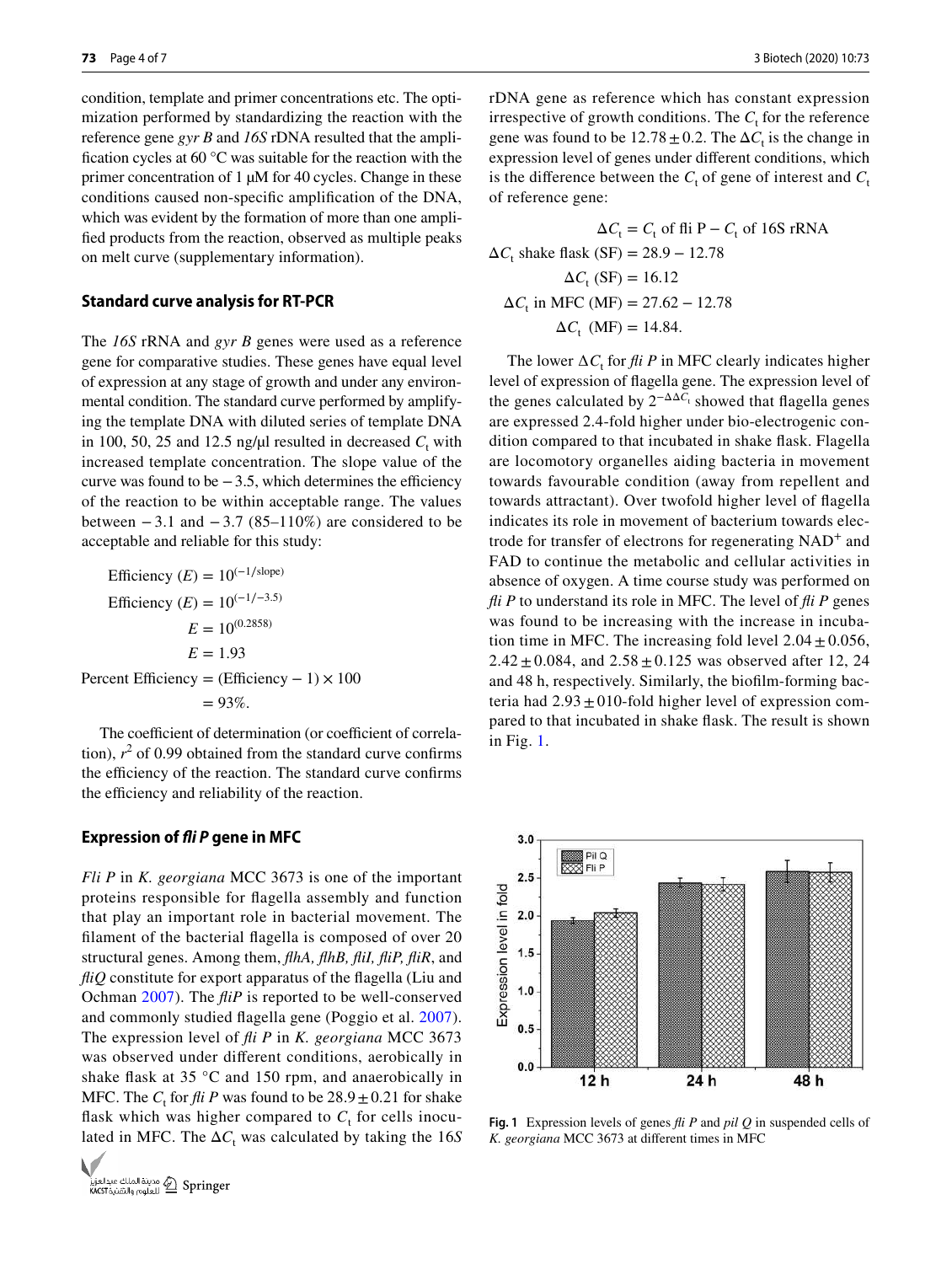# **Expression of pil Q in MFC**

The role of pili in electron transfer and bio-electricity generation is realized to be very important in the past decade (Cao et al. [2019\)](#page-6-0). Pili are the extracellular thin hair-like appendages that help bacteria in attachment to the surface and biofilm formation. In electrogenic bacteria pili are referred as "nanowires" due to their electric conductive property that play an important role in electron conduction from extracellular surface of the bacterium to the electrode. The  $\Delta C_t$ for *pil Q* incubated in MFC and shake flask was found to be  $13.44 \pm 0.13$  and  $14.48 \pm 0.16$ , respectively. Similar to *fli P,* a twofold higher amount of pili gene was observed in cells under electrogenic condition in MFC, which indicates the important role during exo-electron transfer mechanism. When the bacterial cells are inoculated in MFC, in absence of oxygen the electrons were transported towards extracellular surface and into the medium via c-type cytochrome and other inter membrane proteins and mediators. These electrons are directly transported to the electrode by the cells adhered on the electrode by pili:

 $\Delta \Delta C_t = \Delta C_t$ Pil Q (MF) –  $\Delta C_t$ Pil Q (SF)  $\Delta \Delta C_t = 14.48 - 13.44$  $2^{-\Delta\Delta C_t} = 2^{-(-1.04)}$  $2^{-\Delta\Delta C_t} = 2.05$  fold.

An increase from  $1.94 \pm 0.04$  to  $2.59 \pm 0.04$  fold was observed in the expression level within 48 h of incubation in MFC, as shown in Fig. [1](#page-3-0). This could be due to the adaptation of bacterium to the condition.

Since the pili plays an important role in adhesion of bacterial cells on the surface to form biofilm, the quantity of *pil Q* in biofilm-forming cells was studied in comparison with the cells occurring in free suspended state. A 3.63-fold higher amount of *pil Q* was observed in biofilm-forming cells.

The scanning electron microscopic (SEM) analysis of the electrode revealed the formation of biofilm on the surface of the electrode during electron transfer (Fig. [2](#page-4-0)). This confirms the formation of biofilm for exo-electron transfer in MFC. The importance of biofilm formation during electron transfer is reported extensively in the literature. This phenomenon is regarded as the direct electron transfer mechanism exhibited mixed culture and by pure cultures of *Geobacter, Shewanella* and other electrogenic bacteria.

# **Comparison of fli P and pil Q genes in biofilm and suspended cells**

The increased level of expression of *fli P* and *pil Q* genes in *K. georgiana* MCC 3673 during exo-electron transfer process in MFC confirms their importance during bio-electricity generation in bio-electrochemical systems. The flagella and pili are believed to have a role in movement towards the attractant (which is an electrode) and attachment on the surface and forming biofilm, respectively. The amount of the transcripts for these genes was found to increase with time, indicating the increased expression level of these genes. The fold expression of pili and flagella is summarized in supplementary information T1. So far, the role of flagella in bio-electrochemical system is not reported in the literature. However, with the results obtained from this study, it is predicted that flagella is having role in motility of the bacterium towards the attractant into the medium. They are known to mobilise cells, either by towards the attractant or away from the repellent, based on the environmental factors. Here, it is predicted that due to higher reduction potential the electrode acted as an attractant for driving the bacterial cells towards itself. The expression of *fli P* was found to be nearly equal in suspension culture and biofilm (differ in 0.35-fold), indicating it has no role in biofilm formation (Fig. [3\)](#page-5-0). Whereas, the expression of *pil Q* was found to be higher in biofilm-forming cells compared to cells suspended

<span id="page-4-0"></span>



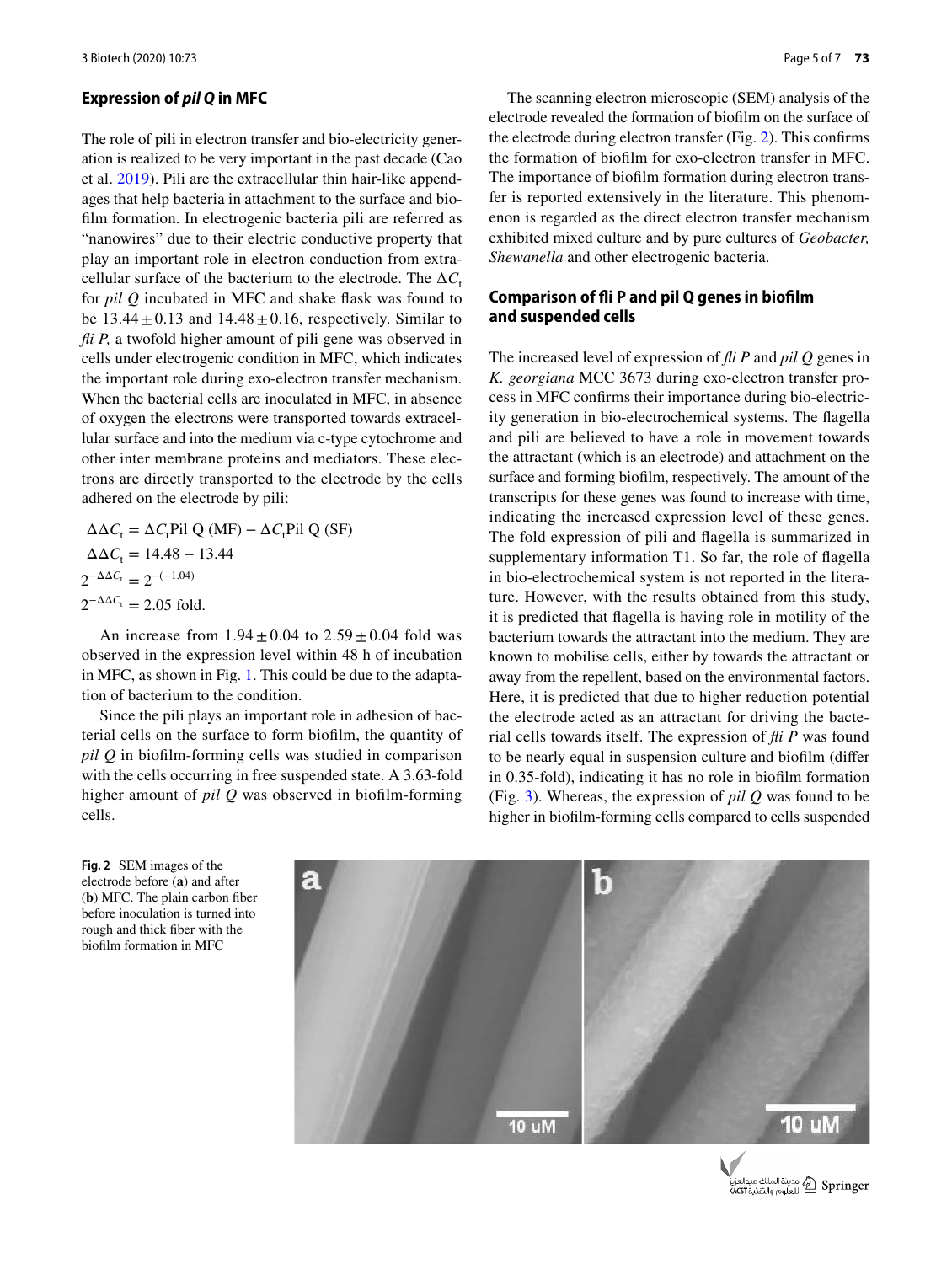

<span id="page-5-0"></span>**Fig. 3** Expression levels of genes *fli P* and *pil Q* after 48 h in *K. georgiana* MCC 3673 in the biofilm and suspended cells in MFC

in culture medium. This confirms that pili are required for biofilm formation, which in turn required for the transfer of electrons to the electrode. The colonization of bacterial cells on the surface of electrode was also observed by SEM, as shown in Fig. [2](#page-4-0). However, the exact mechanism by which the pili show electric conductivity or transfer electrons is yet to be understood in this bacterium.

### **Performance in MFC**

The electrogenic performance of *K. georgiana* MCC 3673 was found to be active for over 4 days in MFC. The increase in potential was observed immediately after inoculation of bacteria in MFC. The maximum potential of 0.7 V was produced within 12 h of operation and remained for 5 days, after which a steady drop was observed which is due to exhaustion of nutrients and growth source. The polarization curve was drawn understand the electrochemical performance of the cell. The maximum power density of  $393 \pm 14$  mW/m<sup>2</sup> was produced with the OCV of 0.75 V, as shown in Fig. [4](#page-5-1).

The significance of the work is in the finding that selected flagellar *fli P* and pili genes *pil Q* are overexpressed during growth under anaerobic condition in the anode of MFC leading to formation of biofilm and transfer of electrons to the electrode. The practical applications are that a better understanding of the regulation of genes in the MFC conditions can enable selective mutations to increase the power density in MFC. The applications of electroactive bacteria in MFCs are well known in the literature with regard to wastewater treatment, dyes reduction, bioremediation, electro-synthesis etc., but their genetic regulation aspects are less known. There is a need for better understanding of this aspect to improve MFC performance as they have emerged as second





<span id="page-5-1"></span>**Fig. 4** Polarization and power density curve showing the performance of *K. georgiana* MCC 3673 in MFC

most powerful microbial systems for alternate energy from recyclable wastes after bio-methanation.

# **Conclusion**

The electrogenic ability of the bacterium *K. georgiana* MCC 3673 was assumed to be due to the pili, whose expression levels were found to be nearly fourfold higher in MFC compared to shake flask incubation. The role of pili during bio-electricity generation is believed to be playing an important role in forming biofilm, there by exoelectron transfer to the electrode, directly. Hence, resulting in the generation of maximum power density of nearly  $400 \text{ mW/m}^2$  in a bio-electrochemical system. The flagella has aided in motility of the bacterium towards the electrode, which has higher redox potential.

**Acknowledgements** Authors are thankful to the DST-FIST for providing real time PCR facility in the Department of Biotechnology, IIT Madras.

**Author's contribution** BST and TSC planned the study, BST performed the experiments, BST and TSC analysed the data, and BST drafted the manuscript. TSC corrected the manuscript. Both the authors have agreed for communicating the present work with the journal 3 Biotech.

#### **Compliance with ethical standards**

**Conflict of interest** The authors declare that they have no conflict of interest.